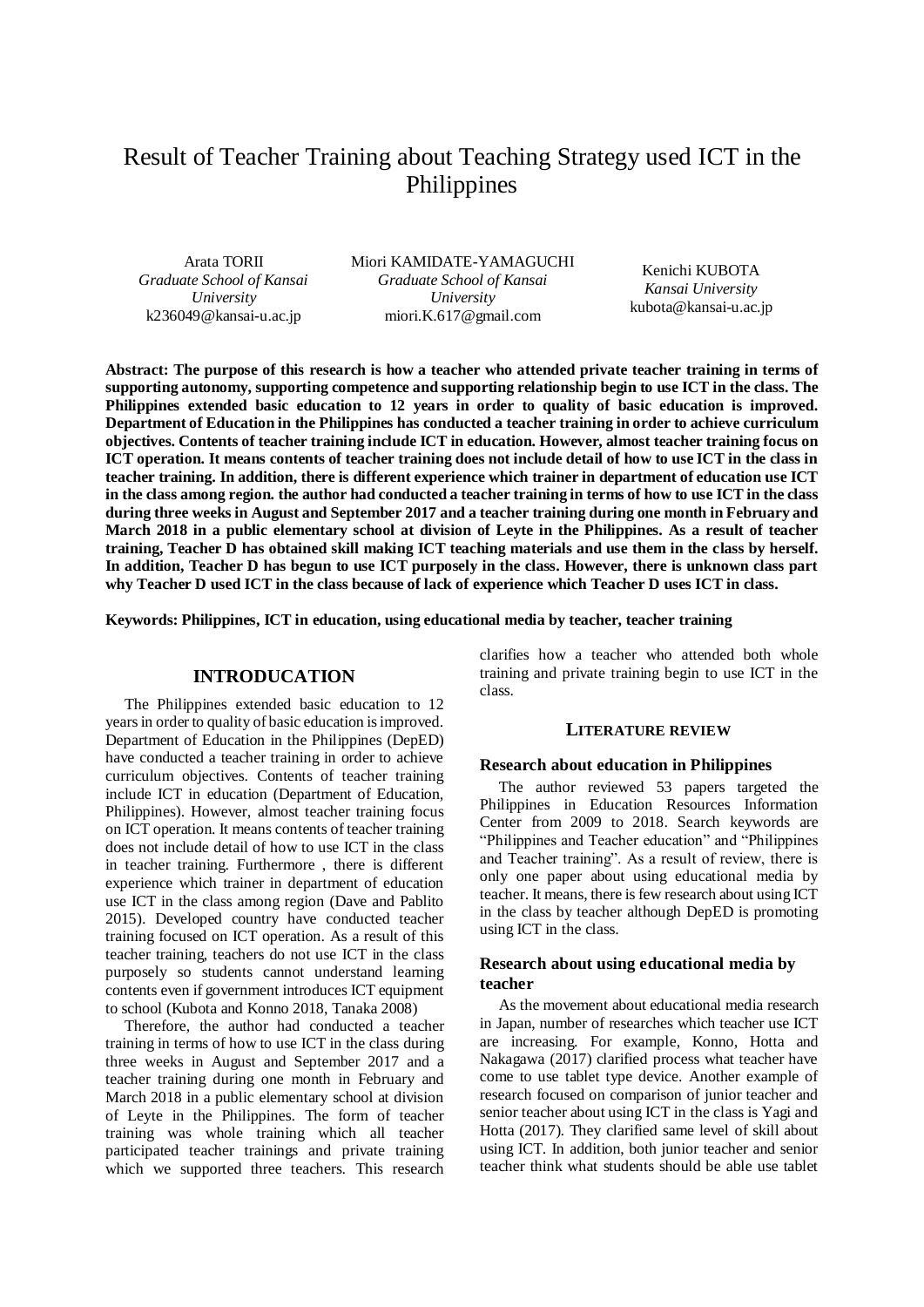type device. On the other hand, senior teacher is different from junior teacher in that using various way of using ICT in the class. Furthermore, only senior teacher felt effect of using ICT from students' reaction.

When a teacher uses ICT in the class, a teacher have to think why using ICT in the class and explores teaching strategy used ICT. According to Koehler and Mishra (2009), there is no "one best way" to integrate technology into curriculum. Furthermore, teachers have to integrate new technology with exiting pedagogical knowledge and content knowledge, and have to reconstruct their knowledge and skill by themselves in order to teach effectively for educational objective. DepEd has promoted using ICT in the class. On the other hand, DepED does not show detail of teaching strategy used ICT. So, there is a possibility that teachers in the Philippines do no use ICT in the class purposely. Thus, it is important that teacher training why using ICT in the class and detail of teaching strategy used ICT.

#### **Research about method of teacher training**

Until now, wholesale teacher trainings are conducted if teachers do not have enough knowledge and skill in field of International educational development. For example, Tomita and Muta (2008) had conducted teacher training for science and mathematics teacher in elementary school and junior high school since February 2001 to June 2002. As a result of teacher training, teacher's teaching strategy and behavior changed. In contrast to this kind of research, Sawamura (2008) stated that teachers could not developed skill autonomy.

It is important that focusing on teacher's psychology in order to change behavior autonomy. According to Sayanagi (2017), it is difficult that a beneficiary recognizes value about changing behavior because training contents is new things for beneficiary and feels a sense of incongruity in program about developing skill. In educational side, a teacher does not almost effect immediately even if a teacher change behavior. So, Sayanagi (2017) stated that it needs not only supporting autonomy but also supporting competence which a beneficiary can recognize value about changing behavior. Furthermore, supporting relationship between a beneficiary and a trainer is important in order to show effect both supporting autonomy and supporting competence. Because there is a possibility that a beneficiary does not accept trainer's advice. It is important that opportunity interacted frequently between a beneficiary and a trainer.

This kind of psychological approach for each beneficiary is difficult in wholesale teacher training So, this research conducted private teacher training about detail of teaching strategy used ICT in terms of supporting autonomy, supporting competence and supporting relationship, and clarified result of it.

## **RESEARCH DESIGN**

#### **The purpose of this research**

The purpose of this research is how a teacher who attended private teacher training in terms of supporting autonomy, supporting competence and supporting relationship begin to use ICT in the class.

## **The object of practice**

The object of practice was a public elementary school at division of Leyte in the Philippines. The reason why was that DepED in Leyte have conducted a only teacher training about ICT operation. It means that DepED in Leyte have not conducted teacher training how a teacher use ICT in the class. In addition, this elementary school is a model school in this division. The author hoped that result of teacher training in this public school will spread other schools in this division, so the author chose this public school.

#### **Design for teacher training**

The author and trainers who belonged to Kansai University have conducted a teacher training during three weeks in August and September 2017 (Training 1) and a teacher training during one month in February and March 2018 (Training 2) (Table 1). In Training 1, we had observed class and made a movie teaching material collaborated with a teacher in a weekday. In Training 2, we conducted five kinds of teacher trainings for 30 minutes to a hour after school. In addition, we had observed class in a weekday. Furthermore, we had made an ICT teaching material collaborated with a teacher who is in charge of lesson study.

The form of teacher training was whole training which all teacher participated teacher trainings and private training which we supported three teachers.

We had conducted whole training in Training 1. We made training contents based on result of questionnaire and interview about teachers' needs and problem analysis of class observation. As a result of teachers' needs, teachers wanted to learn how to use presentation software (PPT) and editing movie software. As a result of problem in class, teachers could not use ICT in the class purposely. In contrast, we made three levels of teacher training about PPT and two levels of teacher training about movie. The reason way was that trainer does not control which teachers participate teacher training, but teachers can choose which teacher training participate. It means supporting autonomy.

We had conducted private training in both Training 1 and Training 2. In Training 1, we made a movie teaching material collaborated with Teacher D, and made Teacher D use it in her class. We made a movie teaching material to achieve her vision of class used ICT, and taught how to use it. So, Teacher D can recognize why she use ICT in the class. It means supporting competence. In addition, trainer interact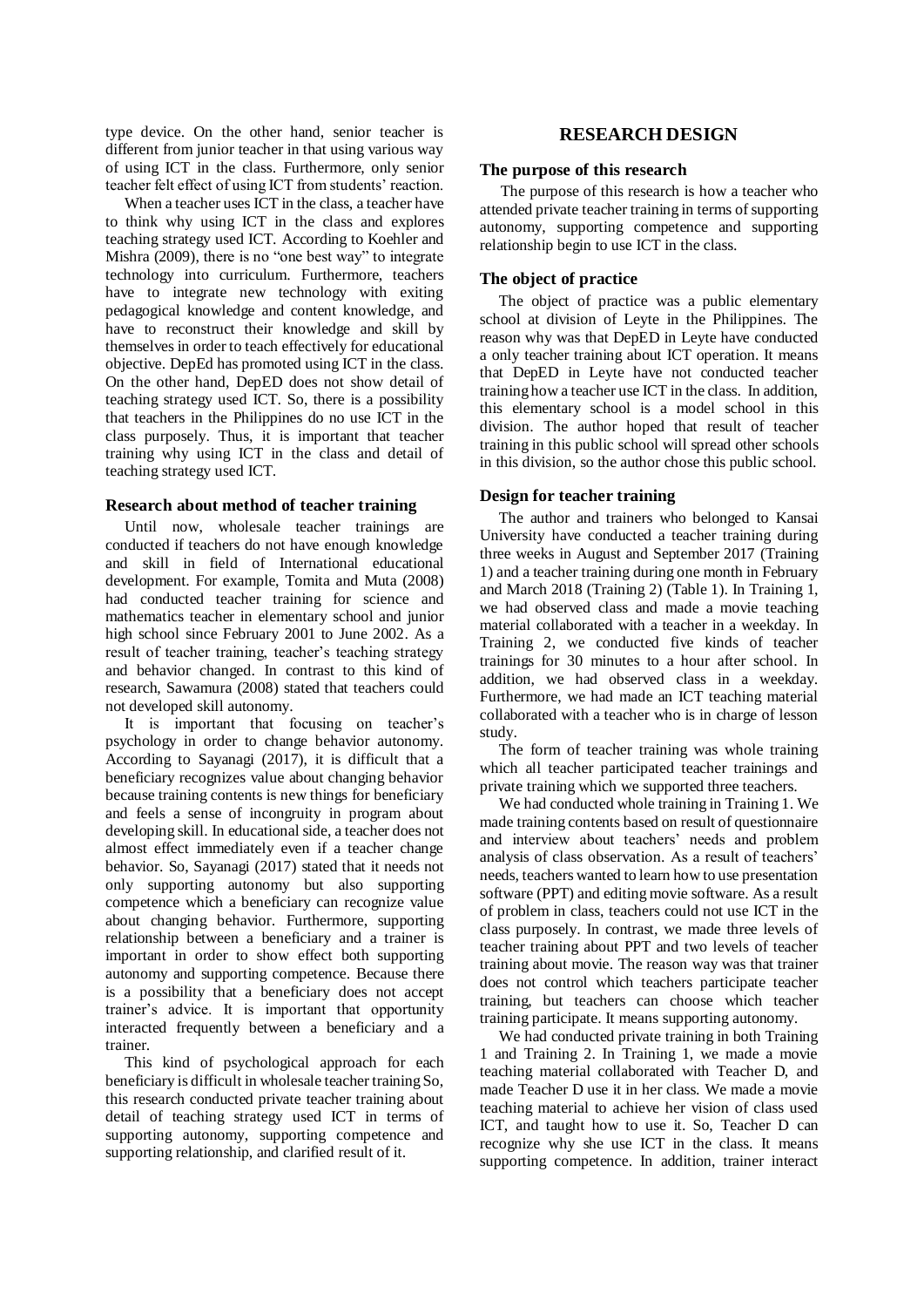|                                                                | Teacher training 1 |                    |                |         | Teacher training 2 |                      |                |         |                 |         |  |
|----------------------------------------------------------------|--------------------|--------------------|----------------|---------|--------------------|----------------------|----------------|---------|-----------------|---------|--|
| Category                                                       |                    | Music <sub>1</sub> |                | Music 2 |                    | Physical education 1 |                | Helth 1 |                 | Music 3 |  |
|                                                                |                    | Time               | Count          | Time    | Count              | Time                 | Count          | Time    | Count           | Time    |  |
| Total time                                                     | 4:17               |                    | 2:45           |         | 22:52              |                      | 38:20          |         | 59:30           |         |  |
| Showing learning contents                                      | 0                  | 0:00               | 0              | 0:00    | 8                  | 17:28                |                | 10:16   | 3               | 2:09    |  |
| Explaining learning contents easily                            | 4                  | 3:31               |                | 2:17    | 0                  | 0:00                 | 3              | 12:14   | 0               | 0:00    |  |
| Showing exercise                                               | 3                  | 0:37               | $\overline{2}$ | 0:28    | 0                  | 0:00                 | $\overline{2}$ | 7:42    | 12              | 23:19   |  |
| Showing exercise for group work                                | 0                  | 0:00               | 0              | 0:00    | 0                  | 0:00                 | 0              | 0:00    | 0               | 0:00    |  |
| Showing assignment                                             | 0                  | 0:00               | 0              | 0:00    | 0                  | 0:00                 |                | 4:22    | 0               | 0:00    |  |
| Showing answer                                                 | 0                  | 0:00               | $\mathbf 0$    | 0:00    | 0                  | 0:00                 | 0              | 0:00    | 0               | 0:00    |  |
| Playing music for dance and sing                               | 0                  | 0:00               | $\mathbf 0$    | 0:00    | 3                  | 5:24                 | 0              | 0:00    | $\mathfrak{p}$  | 0:50    |  |
| Relfecting on contents of movie teaching material              | 0                  | 0:00               | 0              | 0:00    | 0                  | 0:00                 |                | 3:46    | 0               | 0:00    |  |
| Showing musical scale                                          |                    | 0:09               | $\mathbf{0}$   | 0:00    | 0                  | 0:00                 | 0              | 0:00    | 10 <sup>1</sup> | 19:45   |  |
| Showing page of textbook                                       | 0                  | 0:00               | $\mathbf{0}$   | 0:00    | 0                  | 0:00                 | 0              | 0:00    |                 | 1:34    |  |
| Unknown                                                        | 0                  | 0:00               | $\mathbf{0}$   | 0:00    | 0                  | 0:00                 | 0              | 0:00    | $\overline{2}$  | 11:53   |  |
| categories about the purpose of using ICT in class<br>Table 3. |                    |                    |                |         |                    |                      |                |         |                 |         |  |

with teacher in class observation to construct relationship with a teacher. It means supporting relationship.

In Training 2, we had conducted class observation and lesson study. In class observation, we had suggested how to use ICT in order to achieve teacher's ideal class and discuss it with a teacher. When a teacher used ICT in the class, we suggested improving points how a teacher use ICT. In lesson study, we made a teacher choose unit, and discussed ICT teaching material in order to achieve objective of unit. Then, a teacher made ICT teaching material by herself supported from us, and use it in lesson study.

## **RESEARCH METHOD**

The object of analyzing data is five Teacher D's classes who is attended whole training and private training (Table 3).

Table 2. The object of data analysis of Teacher D's classes

| <b>Number</b> | Period   | Grade | <b>Subject</b> | <b>Content</b> | <b>ICT</b> |
|---------------|----------|-------|----------------|----------------|------------|
| Music         | Training |       | Music          | Music          | Movie      |
|               |          |       |                | scale          |            |
| Music         |          | 5     | Music          | Music          | Movie      |
| 2             |          |       |                | scale          |            |
| <b>PE</b>     | Training | 5     | Physical       | Dance          | <b>PPT</b> |
|               |          |       | education      |                |            |
| Health        |          | 5     | Health         | First aid      | Movie      |
|               |          |       |                |                | <b>PPT</b> |
| Music         |          |       | Music          | Harmony        | <b>PPT</b> |
|               |          |       |                |                |            |

There is research method analyzed teacher's remark and behavior in class to clarify how much teacher use educational media in class. For example, Ishida (2016) analyzed teacher's remark, who is junior high school model teacher, in critical incident to clarify tacit knowledge. In addition, this research method is used to clarify teaching skill used ICT in the class too. For example, Yagisawa, Satou and Horita (2018) analyzed teacher's remark and behavior in a elementary school introduced one-to-one tablet type device in order to clarify teaching skill and knowledge. However, there is no research clarified Pilipino teacher's teaching skill and knowledge used ICT in the class. Thus, the author analyzed teacher's remark and behavior in order to clarify how much teacher in the Philippines can use ICT in the class.

The procedure of actual analysis was that the author

choose parts which Teacher D use ICT in class, and ① the author wrote out ICT operation, purpose of using ICT and interaction between a teacher and students. ② the author made 11 categories about the purpose of using ICT in class (table 3). ③ the author compared categories among five classes in order to analyze how Teacher D used ICT in class.

## **RESULT AND DISCUSSION**

As a result of analyzing class analysis, in training 1, trainers operated ICT and solve technical problem in class. In contrast to training 1, Teacher D did them by herself in training 2. In addition, trainers asked Teacher D needs about a movie teaching material, and made it in training 1. In contrast to training 1, Teacher D downloaded movie teaching materials from internet and made PPT teaching materials by herself. Then, Teacher D used them in class. Next, classifying utilization of movie teaching materials and utilization of PPT teaching materials in order to show detail of change about using ICT in class. Anyway, 【 】 is category about way of using ICT in class.

## **Utilization of movie teaching materials**

In using Music 1 and Music 2 used movie teaching materials, total time used ICT in class under 20% in whole class.

The purpose of using a movie teaching material in class are two things. One is that Teacher D used ICT in order to 【 Explaining learning contents easily 】 . Total time using ICT is 3:31 in Music 1 and 2:17 in Music 2. One example of using ICT is that Teacher used a movie teaching material in order to connect between a musical scale, keyboard of a piano and actual tone in introduction. In addition, Teacher used it in order to explain concept of harmony. Then, Techer D taught detail of concept of harmony using a electronic piano and a blackboard in development. Another one is that Teacher D used ICT in order to

【 Showing exercise 】 . Because the movie teaching material used in Music 1 and Music 2 included exercise about a music scale. Kubota and Konno (2018) suggest that a teacher use ICT in order to explain learning contents easily to students as a perspective of using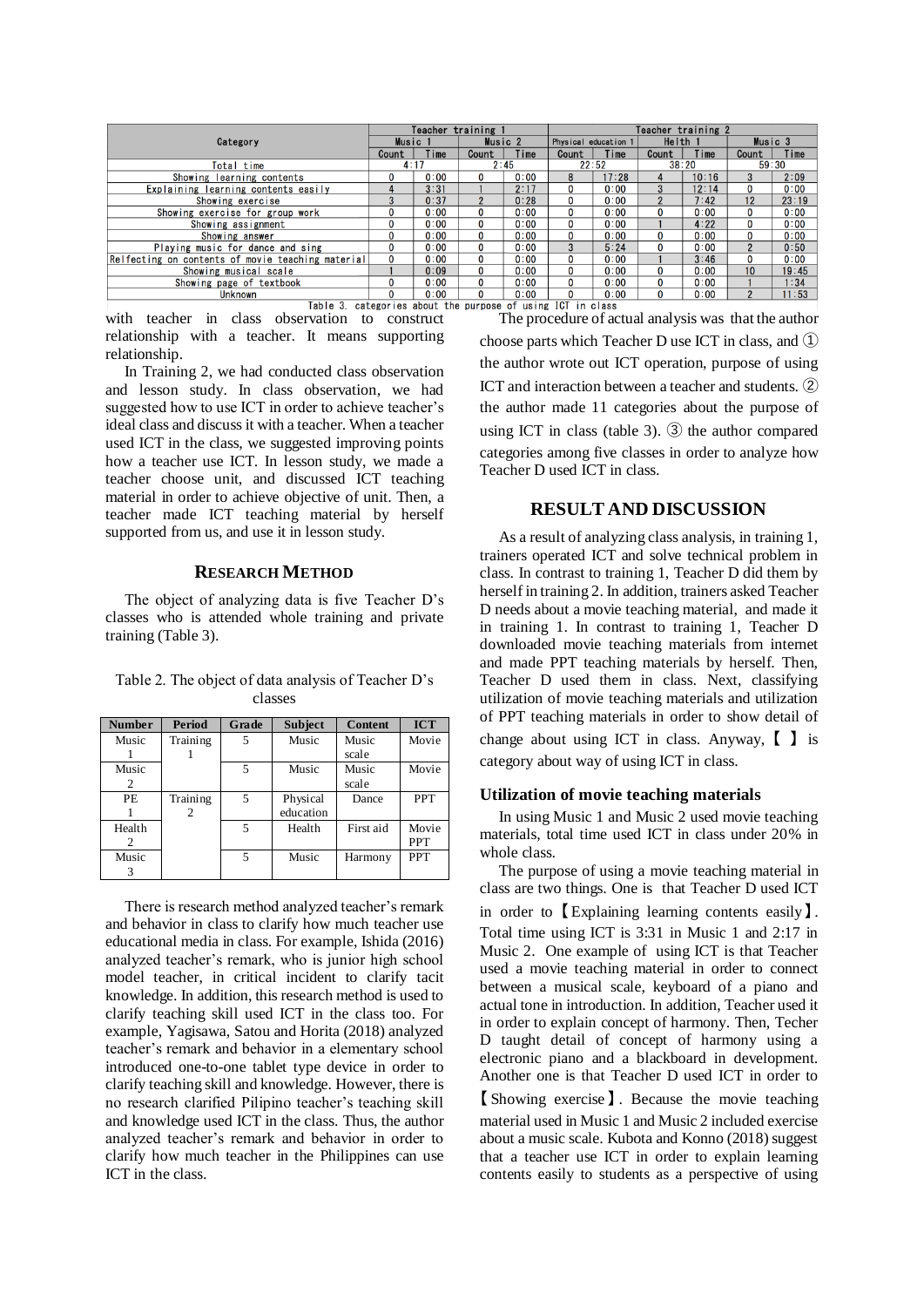ICT in daily class. Furthermore, DepED suggests a same opinion with Kubota and Konno (2018). Therefore, this is one of the good result which Teacher began to using ICT in order to explain learning contents easily.

On the other hand, using movie teaching materials is different between training 1 and training 2. In training 1, Teacher D used a movie teaching material in introduction. Then, Teacher D explained learning contents. In contrast to training 1, Teacher D played three movie teaching material after explaining learning contents. Students lost concentration, and did not watch movie teaching materials. The cause of this difference is that trainer made a movie material with teacher D and share how to use it in training 1. In contrast to train 1, Teacher D downloaded movie materials from internet, and used them in training 2. Teacher D have not used a movie teaching material before training 1. This is one of the good result which Teacher , who have not use a movie teaching material, begun to use movie teaching materials in class. However, Teacher D did not use movie teaching material effectively by herself.

#### **Utilization of PPT teaching materials**

In using Physical education 1, Health and Music 3 used PPT teaching materials, total time used ICT in class over 73% in whole class. Maximum time is 97%. Total time using a PPT teaching materials is longer than total time using a movie teaching material.

Teacher D used a PPT teaching material in order to 【Showing learning contents】, 【Showing exercise】 and 【Showing music scale】, and Teacher D interacted with students using it. In terms of 【 Showing learning contents】, Teacher D shew kinds of dance steps in a PPT teaching material in Physical education 1. Then, Teacher D asked students about each dance step. Teacher D made students demonstrate each step in order to teach each step. In terms of 【 Showing exercise<sup>]</sup>, it was the longest time in Music 3. For example, Teacher gave a question about tone and harmony shown by a PPT teaching material. In terms of 【Showing music scale】 , Teacher D played the electronic piano and shew music scale at the same time. it means that students could watch music scale while they sing. According to Hotta, Takahashi, Yamada and Yagi (2013), what a teacher uses ICT in order to show information is important. Furthermore, there is problem about learning environment in the Philippines. For example, students is difficult to watch sentences and pictures on blackboard because a choke and blackboard are low quality. In addition, a teacher could not distribute a handout because a paper is expensive. Then, some students do not have a textbook. So, these

ululations is suitable learning environment in the Philippines.

On the other hand, there is 【Unknown】class part why teacher D use a PPT teaching material. In Music 3, Teacher D prepared animation in a PPT teaching material for checking answer. However, Teacher D wrote down an answer to a question on the blackboard. Then, Techer D skipped that slide. The cause of this is lack of experience which Teacher D uses ICT in class.

## **CONCLUSION**

In this research, as a result of private training in terms of supporting autonomy, supporting competence and supporting relationship, Teacher D has obtained skill making ICT teaching materials and use them in the class by herself. In addition, Teacher D has begun to use ICT purposely in the class. However, there is unknown class part why Teacher D used ICT in the class because of lack of experience which Teacher D uses ICT in class.

This research clarified result of only one case. In this further plan, the author will compare with teachers who attended whole training and teachers who attended private training. Then, the author will clarify common points and different points.

#### **REFERENCES**

- Horita, Tatsuya, Takahashi, Jun, Yamada, Aya & Yagisawa Kei (2013). Analysis on the Effect of Utilizing Visualizer Realized by Elementary School Teachers. Japan Journal of Educational Technology 37(suppl): 153-156
- Ishino, Mika (2016). Describing a Teacher's Practical knowledges Using Conversation Analysis. Japan Journal of Educational Technology, 40(1): 13-22
- Koeher, M. J. and Mishira, P.(2008). What is technological pedagogical content knowledge? Contemporary Issues in Technology and Teacher Education, 9(1): 60-70.
- Konno, Takayuki, Hotta, Hiroshi & Nakagawa, Hitoshi (2017). What Helps Teachers Feel Comfortable Using Tablet PCs for Students in a Classroom?. *Kyouiku media kenkyuu* (Research about Educational Media), 24(1): 57-70
- Kubota, Kenichi & Konno Takayuki (2018). *Syutaiteki taiwateki de hukaimanabi no kankyou to ICT* (Learning environment for deep learning independent and dialogically and ICT). Tokyo: Toshindo
- Sawamura, Nobuhide (2008). Advancing the study of International Cooperation for Educational Development: Practice and Challenges towards Achieving Education for All. Tokyo: Akashisyoten